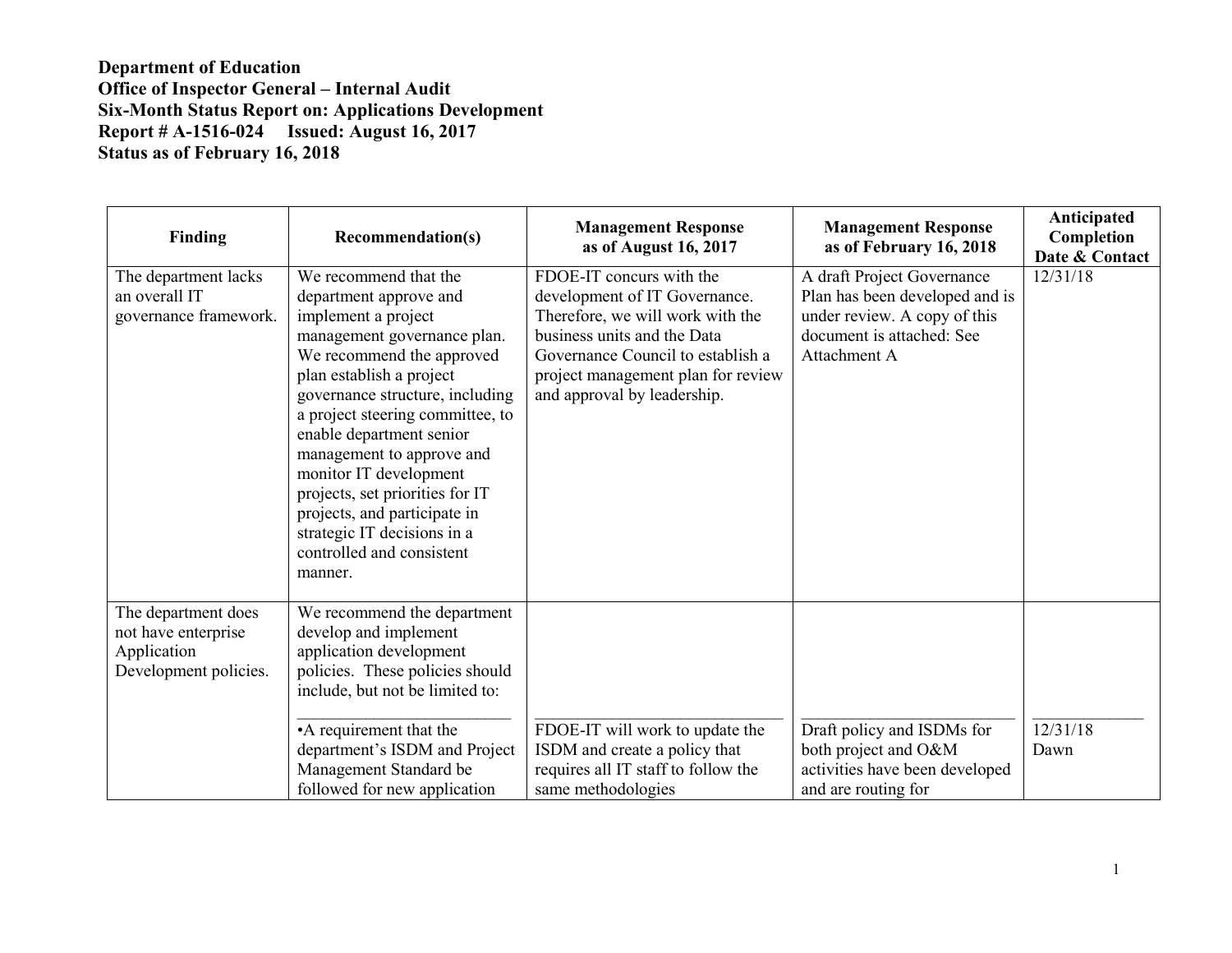| Finding | <b>Recommendation(s)</b>                                                                                                                                                                                                                            | <b>Management Response</b><br>as of August 16, 2017                                                 | <b>Management Response</b><br>as of February 16, 2018                                                                                                                                                                                                                             | Anticipated<br>Completion<br>Date & Contact |
|---------|-----------------------------------------------------------------------------------------------------------------------------------------------------------------------------------------------------------------------------------------------------|-----------------------------------------------------------------------------------------------------|-----------------------------------------------------------------------------------------------------------------------------------------------------------------------------------------------------------------------------------------------------------------------------------|---------------------------------------------|
|         | development projects and major<br>modifications to existing<br>applications;                                                                                                                                                                        |                                                                                                     | review/approval. Copies of<br>these documents are attached.<br>Attachment E<br>Attachment F, G                                                                                                                                                                                    |                                             |
|         | • Definitions for projects,<br>application modifications, and<br>maintenance tasks, including<br>criteria for differentiating major<br>application modifications from<br>routine application maintenance<br>tasks (ex: risk, hours,<br>complexity); | FDOE-IT will create project<br>definitions vs maintenance task.                                     | A draft Project Management<br>Policy has been developed and<br>is under review. A copy of this<br>document is attached. See<br><b>Attachment B</b>                                                                                                                                | 12/31/18<br>Paul                            |
|         | • Direction for establishing<br>which projects must go through<br>the governance process;                                                                                                                                                           | FDOE-IT will develop guidelines<br>that identify which projects will<br>require governance process. | The following draft documents<br>have been developed and are<br>under review: Project<br>Governance Plan, Project<br>Management Standard and<br>Project Management Standard-<br>Contractor-Managed. Copies<br>of these documents are<br>attached. See Attachments<br>$A, C, \& D$ | 12/31/18<br>Paul                            |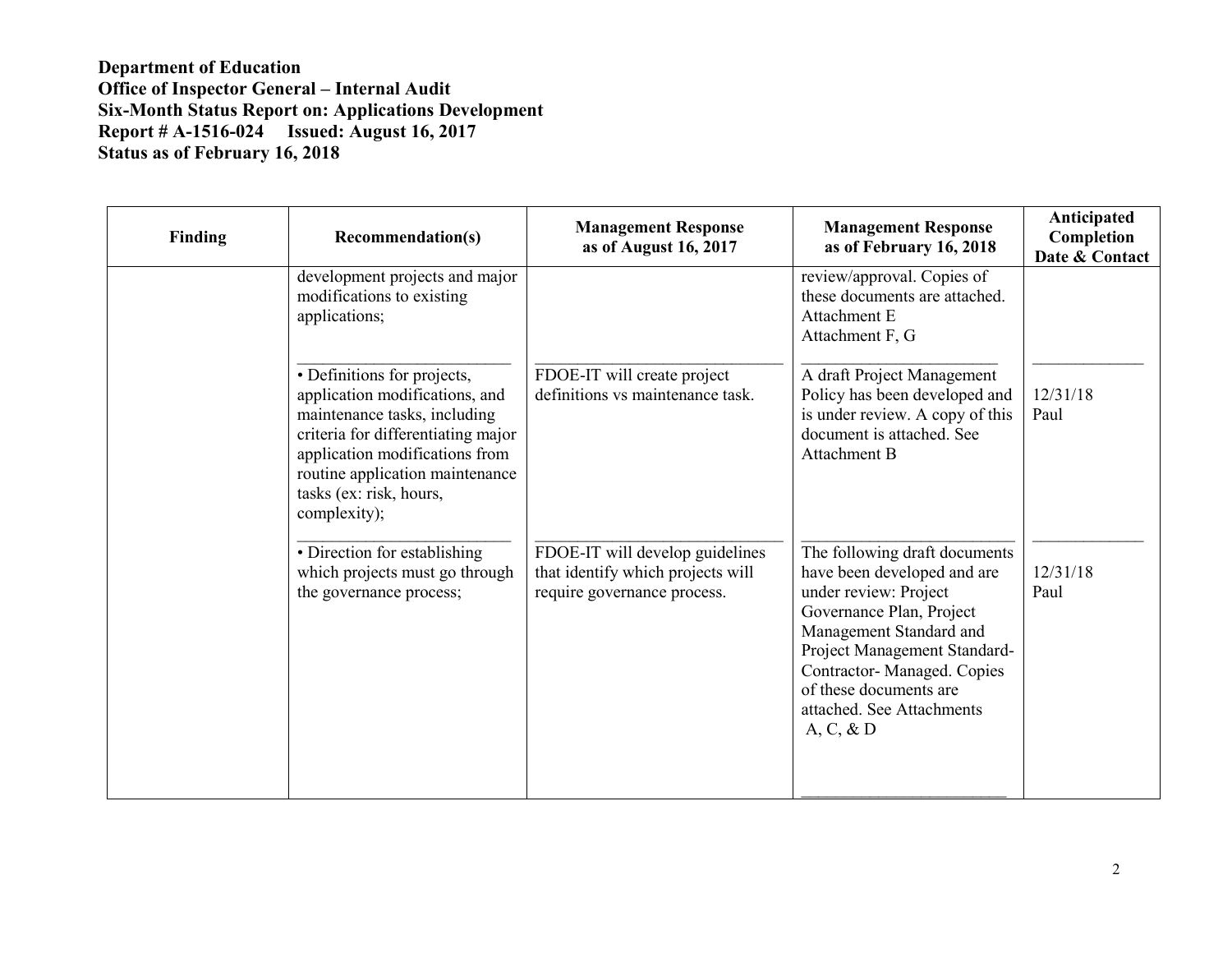| Finding | <b>Recommendation(s)</b>                                                                                                                                                           | <b>Management Response</b><br>as of August 16, 2017                                                                                                                    | <b>Management Response</b><br>as of February 16, 2018                                                                                                                                       | Anticipated<br>Completion<br>Date & Contact |
|---------|------------------------------------------------------------------------------------------------------------------------------------------------------------------------------------|------------------------------------------------------------------------------------------------------------------------------------------------------------------------|---------------------------------------------------------------------------------------------------------------------------------------------------------------------------------------------|---------------------------------------------|
|         | • A requirement that all new<br>projects or major application<br>modifications be assigned an<br>applications development<br>manager who has knowledge<br>over the subject matter; | FDOE-IT will establish a standard<br>requiring that new projects and<br>major application modifications be<br>assigned to application<br>knowledgeable subject matter. | Initial meetings have begun on<br>development of this<br>policy/procedure.                                                                                                                  | 6/30/18<br>Dawn                             |
|         | • A requirement that an ADR<br>form be used to initiate new<br>projects or application<br>modifications; and                                                                       | FDOE-IT will establish an internal<br>policy governing the initiation of<br>new projects and application<br>modifications and the use of ADR<br>forms.                 | The ADR form has been<br>developed, and initial meetings<br>have begun on development of<br>this policy. A copy of this<br>document is attached.<br>Attachment Ia &Ib                       | 6/30/18<br>Dawn/Paul                        |
|         | • Cost estimation guidelines.                                                                                                                                                      | FDOE-IT will develop specific<br>guidelines for applying cost<br>estimates                                                                                             | DTI has created Service Level<br>Agreements for each division<br>to outline planned work at the<br>beginning of the Fiscal Year.<br>A copy of this document is<br>attached.<br>Attachment J | 6/30/18<br>Dawn                             |
|         | We further recommend OADS<br>consult with the other divisions<br>and offices to update the current<br>SDLC methodology and<br>implement it department-wide.                        | FDOE-IT will work to update the<br>ISDM and create a policy that<br>requires all IT staff to follow the<br>same methodologies                                          | Draft policy and ISDMs for<br>both project and O&M<br>activities have been drafted<br>and are routing for<br>review/approval. Also, a Draft                                                 | 12/31/18<br>Dawn/Rob                        |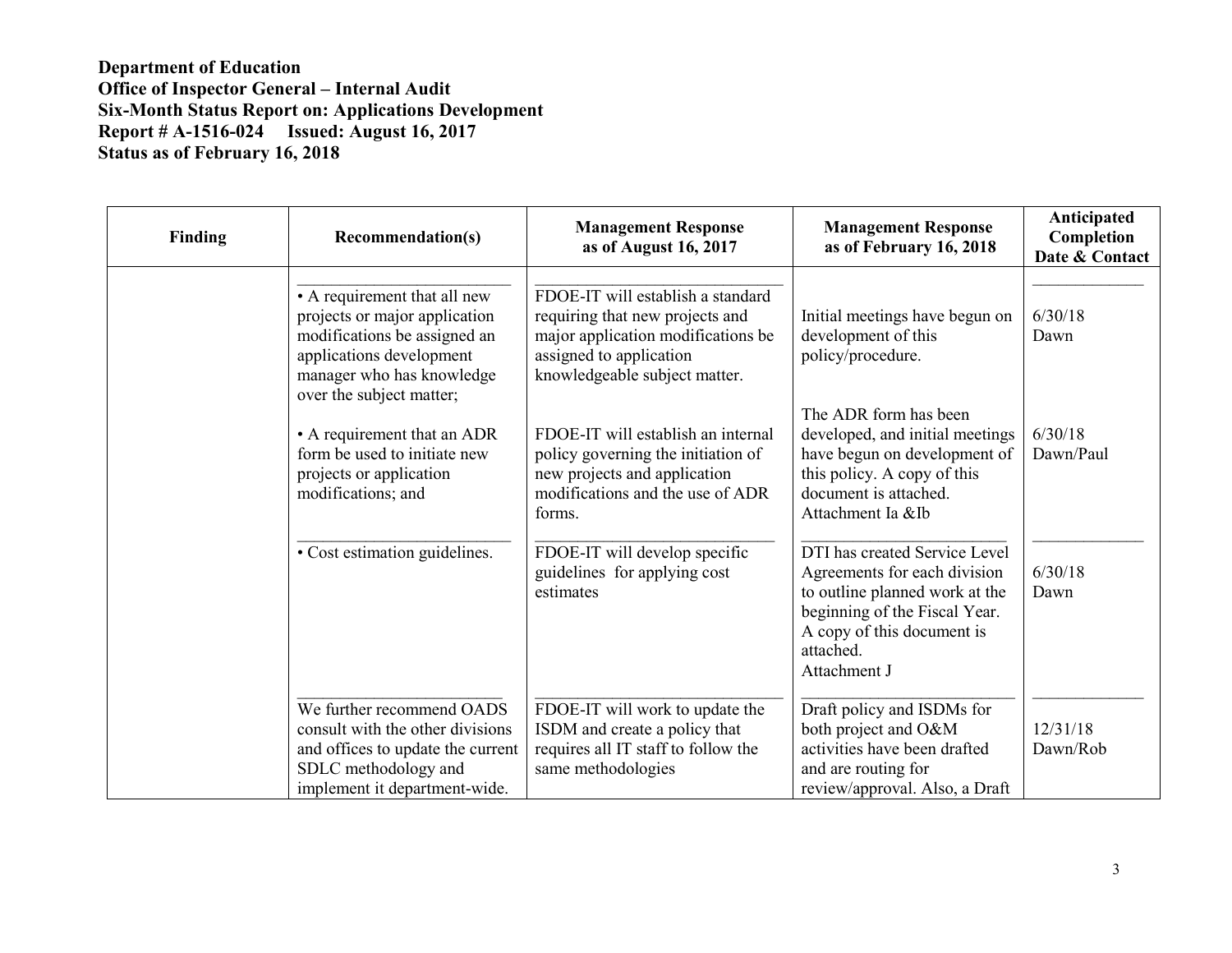| Finding                                                                          | <b>Recommendation(s)</b>                                                                                                                                                                                                                                                                                                                                                                              | <b>Management Response</b><br>as of August 16, 2017                                                                                                                                                                                                                                                                                       | <b>Management Response</b><br>as of February 16, 2018                                                                                                                                                                                                                                                                            | Anticipated<br>Completion<br>Date & Contact |
|----------------------------------------------------------------------------------|-------------------------------------------------------------------------------------------------------------------------------------------------------------------------------------------------------------------------------------------------------------------------------------------------------------------------------------------------------------------------------------------------------|-------------------------------------------------------------------------------------------------------------------------------------------------------------------------------------------------------------------------------------------------------------------------------------------------------------------------------------------|----------------------------------------------------------------------------------------------------------------------------------------------------------------------------------------------------------------------------------------------------------------------------------------------------------------------------------|---------------------------------------------|
|                                                                                  | The revised SDLC should<br>consider the various approaches<br>to system implementation<br>(build from scratch, purchase<br>commercial software (COTS),<br>modify commercial software,<br>maintenance, etc.). Finally, we<br>recommend the department<br>include a closeout phase in the<br>SDLC in order to align with<br>national standards.                                                         |                                                                                                                                                                                                                                                                                                                                           | Decommissioning policy has<br>been created to deal with end<br>of life applications. Copies of<br>these documents are attached.<br>Attachment E<br>Attachment F, G, H                                                                                                                                                            |                                             |
| The department did not<br>follow the Project<br>Management Security<br>Standard. | We recommend the department<br>update the Project Management<br>Standard to include the Security<br>Planning Requirement related<br>to the Florida Cyber Security<br>Standard and ensure the system<br>security plan is documented for<br>all applicable projects. We<br>further recommend the<br>department update the<br>minimum-security standard to<br>reflect the current F.A.C. Rule<br>$74-2.$ | FDOE-IT will Resubmit the<br>Enterprise Governance plan to<br>leadership for approval ensuring<br>that it includes the Security<br>Planning Requirements related to<br>the Florida Cyber Security Standard<br>and ensure the system security plan<br>is documented for all applicable<br>projects and meets minimum<br>security standard. | A draft Project Management<br>Policy, Project Management<br>Standard, and Project<br>Management Standard-<br>Contractor-Managed has been<br>developed and is under review.<br>A copy of this document is<br>attached. See<br>Attachment B, C, D<br>The existing Minimum<br>Standards document will be<br>updated to reflect 74-2 | 12/31/18<br>Paul                            |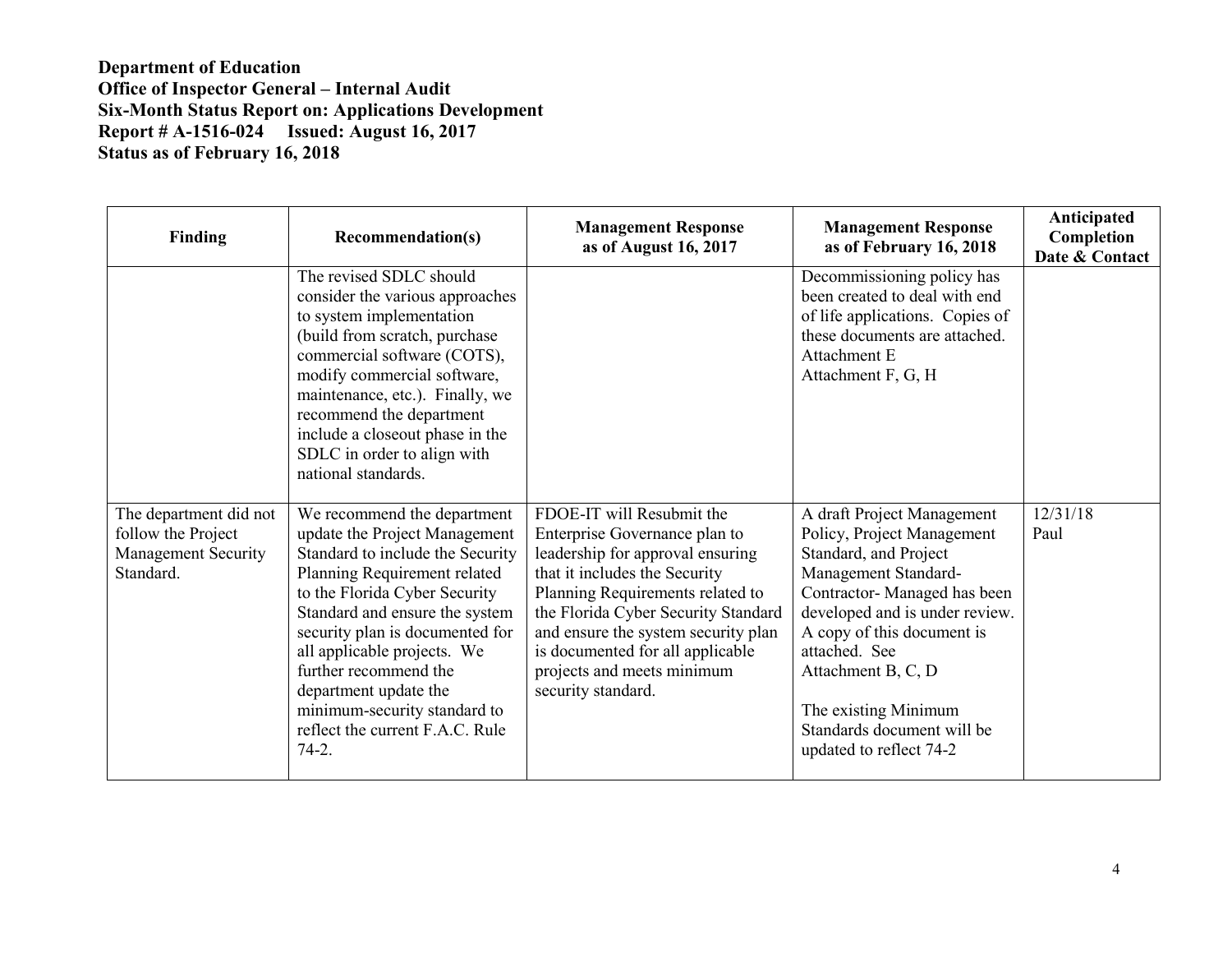| Finding           | <b>Recommendation(s)</b>          | <b>Management Response</b><br>as of August 16, 2017 | <b>Management Response</b><br>as of February 16, 2018 | Anticipated<br>Completion<br>Date & Contact |
|-------------------|-----------------------------------|-----------------------------------------------------|-------------------------------------------------------|---------------------------------------------|
| Application       | We recommend OADS                 | FDOE-IT will develop specific                       | DTI has created Service Level                         | 6/30/18                                     |
| Development Cost  | establish documented policies     | guidelines for applying cost                        | Agreements for each division                          | Dawn                                        |
| Estimates are not | for conducting cost estimates.    | estimates. The guidelines will                      | to outline planned work at the                        |                                             |
| reliable.         | These policies should include,    | incorporate conducting detail                       | beginning of the Fiscal Year.                         |                                             |
|                   | but not be limited to:            | research with business owners,                      | A copy of this document is                            |                                             |
|                   |                                   | periodic budget comparisons, and                    | attached.                                             |                                             |
|                   | • Conducting detailed research    | other reviews including                             | Attachment J                                          |                                             |
|                   | with the business owner prior to  | requirements for BA participation                   |                                                       |                                             |
|                   | estimating the costs of projects, | in cost estimated and                               | DTI conducts a true-up mid                            |                                             |
|                   | applications, and maintenance     | documentation                                       | year and end of year to                               |                                             |
|                   | activities;                       |                                                     | evaluate the accuracy.                                |                                             |
|                   | • Having a knowledgeable BA       |                                                     | Procedures are being drafted                          |                                             |
|                   | participate in all cost estimates |                                                     | for this.                                             |                                             |
|                   | and document justifications for   |                                                     |                                                       |                                             |
|                   | deviations from the estimates;    |                                                     |                                                       |                                             |
|                   | • Conducting periodic budget to   |                                                     |                                                       |                                             |
|                   | actual comparisons to evaluate    |                                                     |                                                       |                                             |
|                   | the accuracy of the cost          |                                                     |                                                       |                                             |
|                   | estimates;                        |                                                     |                                                       |                                             |
|                   | • Reviewing the cost estimates    |                                                     |                                                       |                                             |
|                   | at the end of each project to     |                                                     |                                                       |                                             |
|                   | evaluate the accuracy of the      |                                                     |                                                       |                                             |
|                   | estimate and determine if         |                                                     |                                                       |                                             |
|                   | adjustments to the methodology    |                                                     |                                                       |                                             |
|                   | are warranted;                    |                                                     |                                                       |                                             |
|                   | • Considering whether cost and    |                                                     |                                                       |                                             |
|                   | hour estimates were met when      |                                                     |                                                       |                                             |